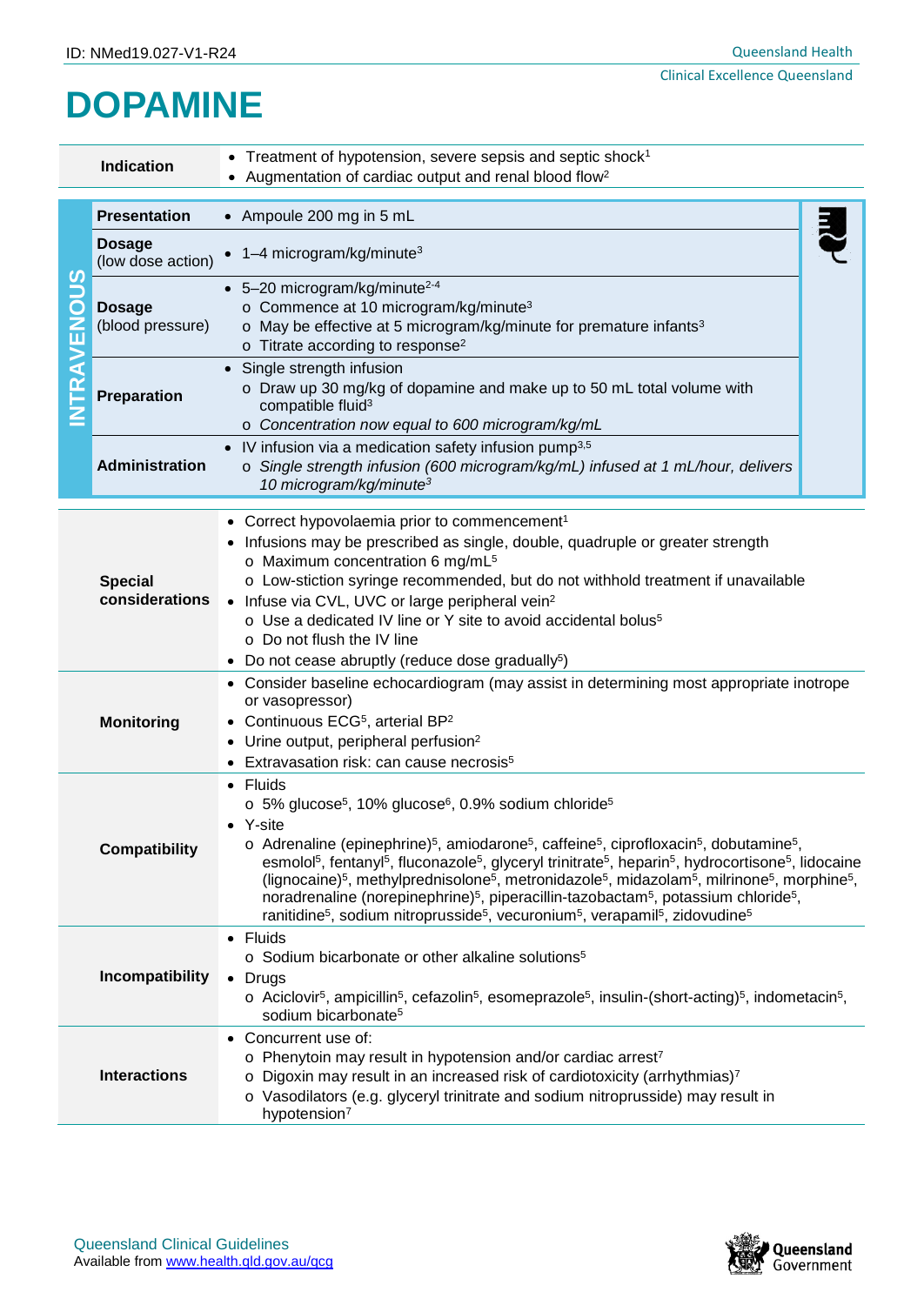| <b>Stability</b>     | • Ampoule<br>$\circ$ Store below 30 °C. Protect from light <sup>5</sup><br>o Use only if solution clear colourless to pale yellow <sup>5</sup><br>Infusion solution<br>$\bullet$<br>$\circ$ Stable for 24 hours below 25 °C <sup>5</sup>                                                                                                                                                                                                                                                                        |  |  |  |
|----------------------|-----------------------------------------------------------------------------------------------------------------------------------------------------------------------------------------------------------------------------------------------------------------------------------------------------------------------------------------------------------------------------------------------------------------------------------------------------------------------------------------------------------------|--|--|--|
| Side effects         | Circulatory: tachycardia <sup>2</sup> , abnormal ventricular conduction <sup>1</sup> , vasoconstriction <sup>1</sup> , hypotension<br>or hypertension <sup>1</sup> , arrhythmias <sup>2</sup><br>Digestive: vomiting <sup>1</sup><br>Endocrine: reversible suppression of thyrotropin secretion <sup>2</sup><br>٠<br>Immune: allergic reaction <sup>8</sup><br>$\bullet$<br>Nervous: mydriasis <sup>1</sup> , piloerection <sup>1</sup><br>Respiratory: dyspnoea <sup>1</sup><br>Urinary: polyuria <sup>2</sup> |  |  |  |
| <b>Actions</b>       | • Stimulates dopamine receptors; is an alpha and beta and serotonin agonist. Varying<br>effects at different doses<br>Low doses $(1-4$ microgram/kg/minute) <sup>3</sup><br>o Increases renal blood flow and glomerular filtration rate<br>Intermediate doses (5-10 microgram/kg/minute) <sup>3</sup><br>o Increases cardiac output, blood pressure and renal blood flow <sup>9</sup><br>High doses (10-20 microgram/kg/minute)<br>$\bullet$<br>o Systemic vasoconstriction <sup>9</sup>                        |  |  |  |
| <b>Abbreviations</b> | • BP: blood pressure, CVL: central venous line, ECG: electrocardiogram, IV: intravenous,<br>UVC: umbilical venous catheter                                                                                                                                                                                                                                                                                                                                                                                      |  |  |  |
| <b>Keywords</b>      | dopamine, vasopressor, hypotension, inotrope, blood pressure, BP                                                                                                                                                                                                                                                                                                                                                                                                                                                |  |  |  |
|                      |                                                                                                                                                                                                                                                                                                                                                                                                                                                                                                                 |  |  |  |

## **Quick Guide: dopamine infusion concentrations**

| Draw up dopamine dose<br>(mg/kg) | Make up to total volume<br>(mL) | <b>Infusion rate</b><br>(mL/hour) | <b>Delivers</b><br>(microgram/kg/minute) |
|----------------------------------|---------------------------------|-----------------------------------|------------------------------------------|
| 30 mg/kg                         | 50 mL                           | $^{\circledR}$<br>1 mL/hour       | 10 microgram/kg/minute                   |
| 60 mg/kg                         | 50 mL                           | $\omega$<br>1 mL/hour             | 20 microgram/kg/minute                   |
| 120 mg/kg                        | 50 mL                           | 1 mL/hour<br>$^{\textregistered}$ | 40 microgram/kg/minute                   |

The Queensland Clinical Guideline *Neonatal Medicines* is integral to and should be read in conjunction with this monograph. Refer to the disclaimer. Destroy all printed copies of this monograph after use.

## **References**

1. British National Formulary for Children (BNFC) online. Dopamine. [Internet]: Royal Pharmaceutical Society; June 2019 [cited 2019 June 27]. Available from[: https://www.medicinescomplete.com.](https://www.medicinescomplete.com/)

2. IBM Micromedex® Neofax®. Dopamine. In: IBM Micromedex® NeoFax®/Pediatrics (electronic version). IBM Watson Health, Greenwood Village, Colorado, USA. July 03 2018 [cited 18 September 03]. Available from: [http://neofax.micromedexsolutions.com/neofax.](http://neofax.micromedexsolutions.com/neofax)

3. Davies M, Cartwright D, Inglis G. Pocket Notes on Neonatology. 2nd ed. NSW: Elsevier; 2008.

4. Australian Medicines Handbook Children's Dosing Companion. Dopamine. [Internet]. Adelaide: Australian Medicines Hanbook Pty Ltd; January 2019 [cited 2019 July 01]. Available from: [http://amhonline.amh.net.au.](http://amhonline.amh.net.au/)

5. Australian Injectable Drugs Handbook. Nicolette Burridge, Keli Symons, editors. Dopamine. 7th ed. [Internet]. New South Wales: Society of Hospital Pharmacists of Australia (SHPA); 2018 [cited 2018 September 05]. Available from: https://aidh.

6. Trissel LA. Handbook on Injectable Drugs. 17th ed: American Society of Health-System Pharmacists; 2017.

7. IBM Micromedex®. Dopamine. In IBM Micromedex® (electronic version). Greenwood Village, Colorado, USA. June 2018 [cited 2018 July 13]. Available from[: http://www.micromedexsolutions.com.](http://www.micromedexsolutions.com/)

8. Australian Medicines Handbook. Dopamine. [Internet]. Adelaide: Australian Medicines Handbook Pty Ltd; July 2018 [cited 2018 September 05]. Available from[: http://amhonline.amh.net.au.](http://amhonline.amh.net.au/)

9. MIMS Online. Dopamine. [Internet]: MIMS Australia; August 2014 [cited 2018 September 05]. Available from[: https://www.mimsonline.com.au.](https://www.mimsonline.com.au/)